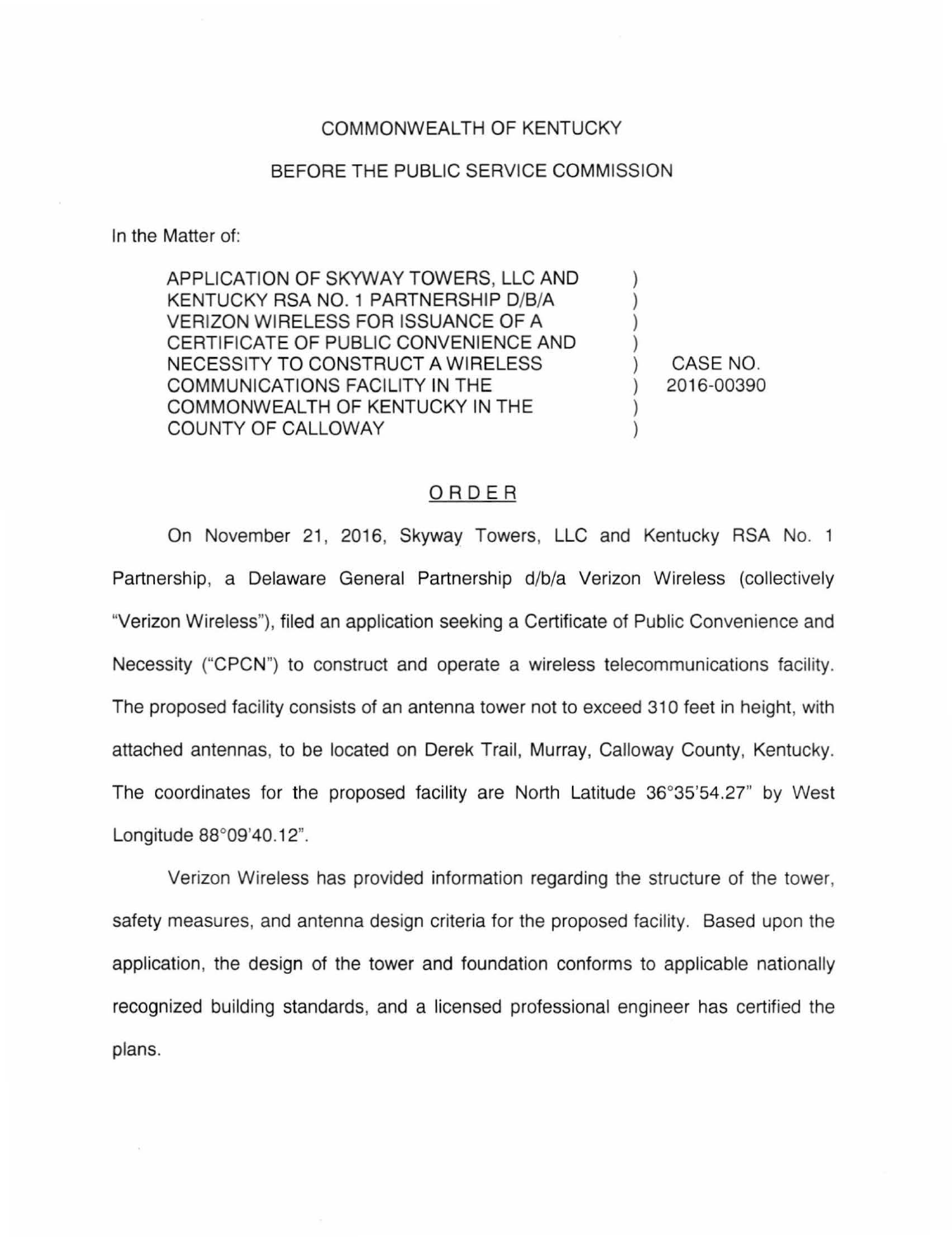Pursuant to 807 KAR 5:063, Verizon Wireless has filed statements of having provided the required notifications regarding the proposed construction. Pursuant to 807 KAR 5:063, Verizon Wireless has filed evidence that the county judge/executive and all property owners within 500 feet and contiguous to the cell site have been notified of the proposed construction. On January 19, 2017, Steve Billman filed a letter with the Commission stating his opposition to the construction of the proposed tower, to which Verizon Wireless responded on January 25, 2017. The Commission's Executive Director, by letter dated February 22, 2017, informed Mr. Billman of the receipt of his letter and stated that if no request to intervene was received within 30 days of the letter, the Commission would presume that Verizon Wireless's response satisfied the concerns raised in his letter. (The Executive Director initially sent the letter on January 20, 2017 but it was inadvertently sent to the incorrect address and was returned as undeliverable.) As of the date of this Order, no request for intervention has been received.

Verizon Wireless has filed applications with the Federal Aviation Administration and the Kentucky Airport Zoning Commission seeking approval for the construction and operation of the proposed facility. Both applications have been approved.

The Commission, having considered the evidence of record and being otherwise sufficiently advised, finds that Verizon Wireless has demonstrated that a facility is necessary to provide adequate utility service and, therefore, a CPCN to construct the proposed facility should be granted.

Pursuant to KRS 278.280, the Commission is required to determine proper practices to be observed when it finds, upon complaint or on its own motion, that the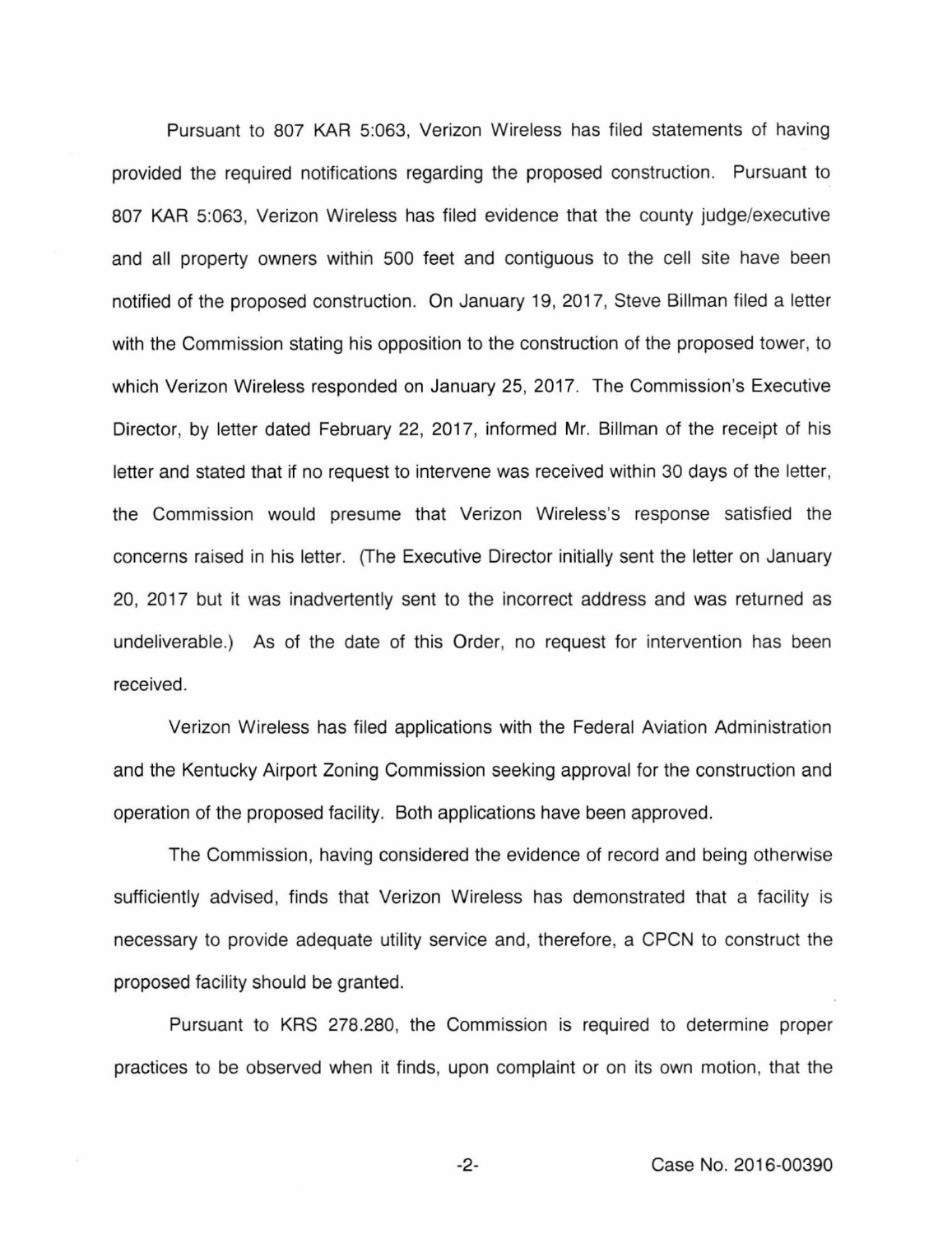facilities of any utility subject to its jurisdiction are unreasonable, unsafe, improper, or insufficient. To assist the Commission in its efforts to comply with this mandate, Verizon Wireless should notify the Commission if the antenna tower is not used to provide service in the manner set out in the application and this Order. Upon receipt of such notice, the Commission may, on its own motion, institute proceedings to consider the proper practices, including removal of the unused antenna tower, which should be observed by Verizon Wireless.

IT IS THEREFORE ORDERED that:

1. Verizon Wireless is granted a CPCN to construct a wireless telecommunications facility. The proposed facility consists of an antenna tower not to exceed 310 feet in height, with attached antennas, to be located on Derek Trail, Murray, Calloway County, Kentucky. The coordinates for the proposed facility are North Latitude 36°35'54.27" by West Longitude 88°09'40.12".

2. Verizon Wireless shall immediately notify the Commission in writing if, after the antenna tower is built and utility service is commenced, the tower is not used for a period of three months in the manner authorized by this Order.

3. Documents filed, if any, in the future pursuant to ordering paragraph 2 herein shall reference this case number and shall be retained in the utility's general correspondence file.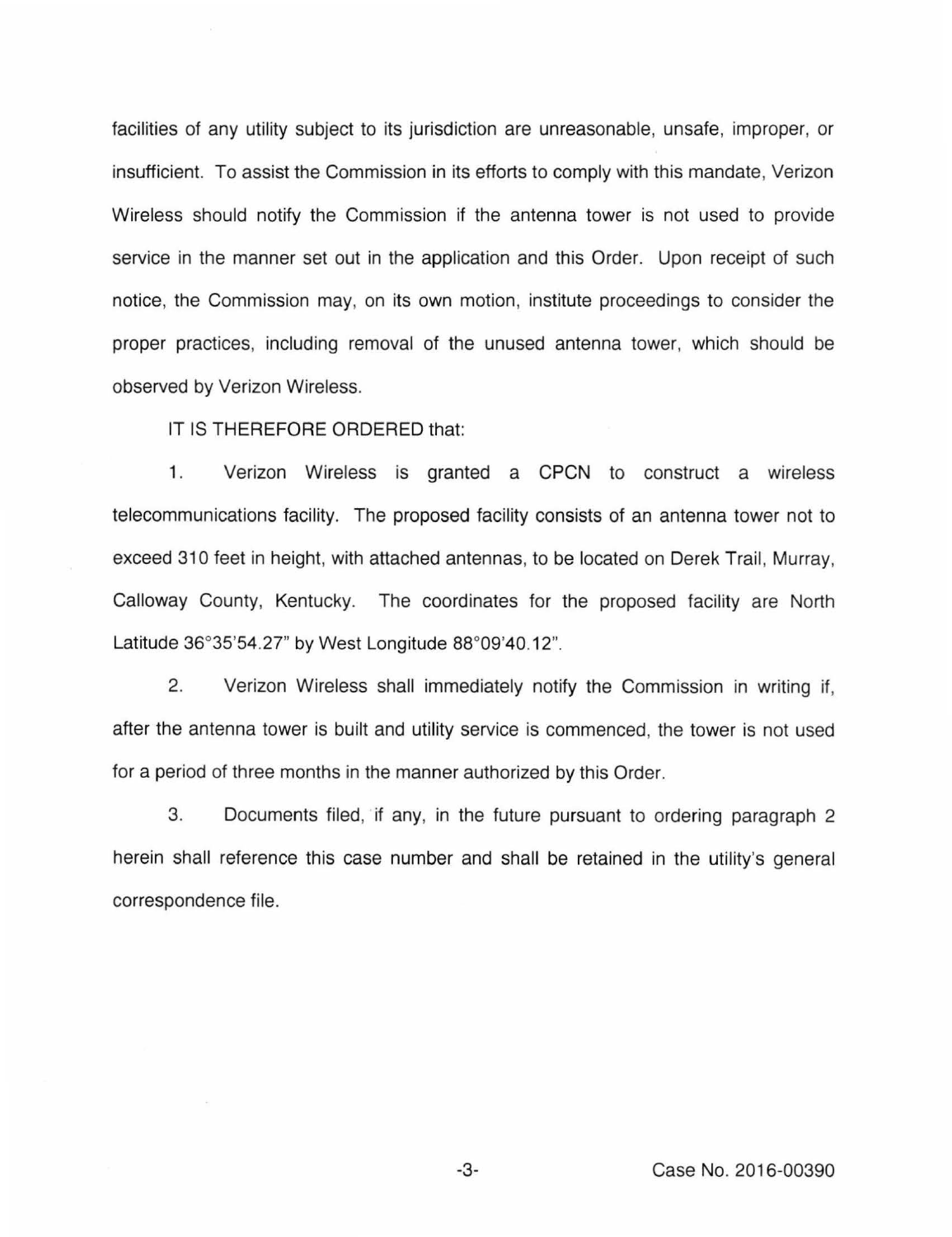By the Commission



ATTEST:

Executive Director L

Case No. 2016-00390